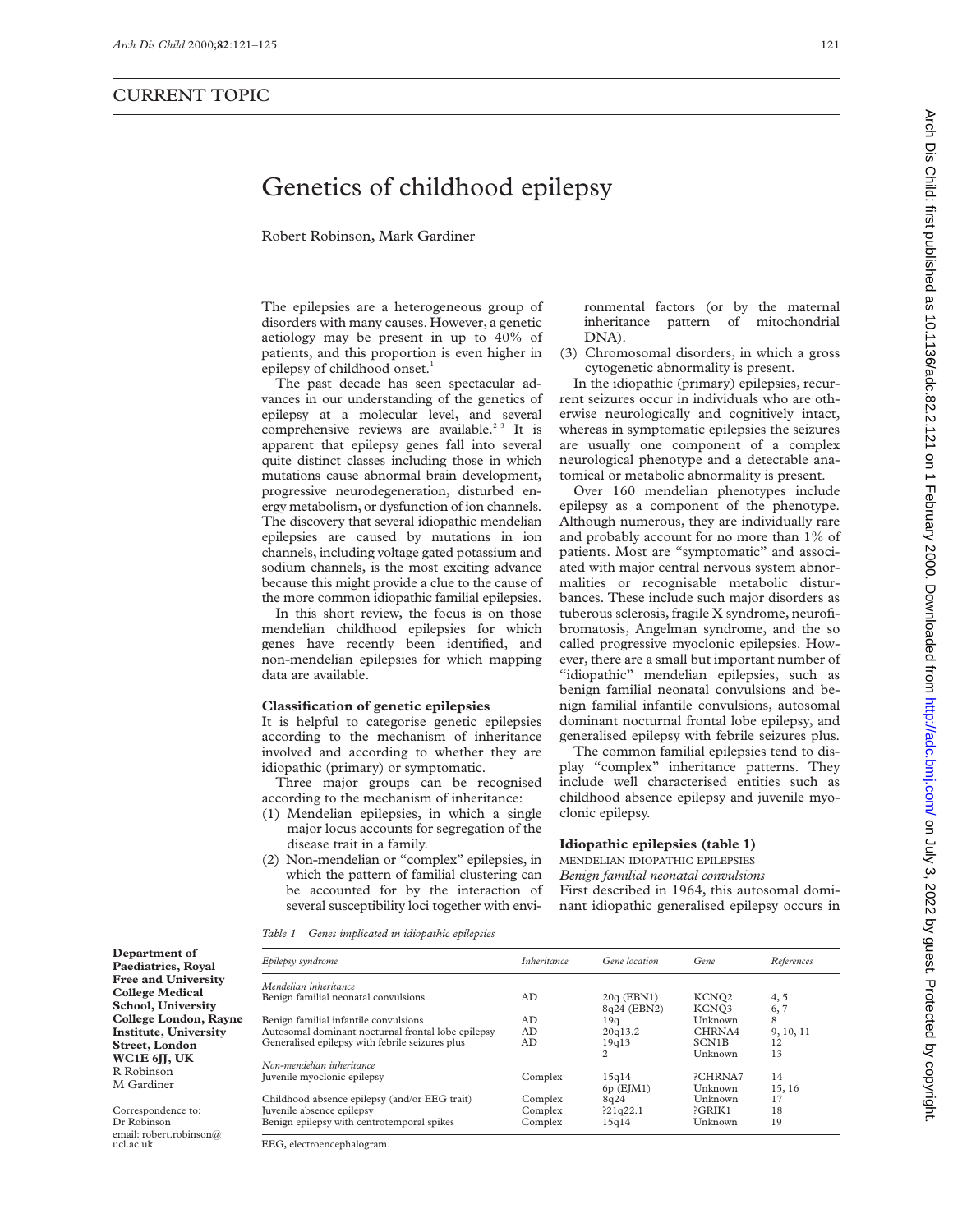otherwise well neonates, usually from the 2nd or 3rd day of life, usually remits by week 2–3, and has a favourable prognosis for neurological and intellectual development. Benign familial neonatal convulsions have been shown to be genetically heterogeneous. The first susceptibility locus, EBN1, was mapped in 1989 to chromosome 20q in a family of four generations with 19 affected individuals. $4$  The gene, KCNQ2, was subsequently identified by positional cloning and was found to show significant homology to a voltage gated potassium channel gene, KCNQ1. <sup>5</sup> Six KCNQ2 mutations have subsequently been identified in affected family members. EBN2, the second locus for benign familial neonatal convulsions identified in 1993, has been mapped to chromosome 8q24 in a Mexican family of three generations with 14 affected members.<sup>6</sup> After a search of the expressed sequence tag database for homologues of KCNQ2, KCNQ3 was identified and subsequently localised to the EBN2 crucial region. <sup>7</sup> A missense mutation  $(G \rightarrow T)$  in KCNQ3 has been characterised in affected members of the original EBN2 family.

#### *Benign familial infantile convulsions*

Also an autosomal dominant idiopathic generalised epilepsy, this was described originally in an Italian family and has an onset of seizures between 3.5 and 12 months of age. In the search for a gene, several candidate genes (including EBN1) were first excluded by linkage analysis in five Italian families. The gene for benign familial infantile convulsions was subsequently mapped to chromosome 19q.<sup>8</sup>

## *Autosomal dominant nocturnal frontal lobe epilepsy*

With a typical childhood onset of nocturnal motor seizures preceded by an aura, this syndrome is often misdiagnosed as night terrors. The familial tendency is easy to miss because there is a pronounced variation in severity among family members and the penetrance is approximately 70%. A large pedigree in southern Australia including 27 affected individuals over six generations showed linkage to 20q13.2. <sup>9</sup> The gene for the á4 subunit of the neuronal nicotinic acetylcholine receptor (CHRNA4) was known to map to the same chromosomal region, and also to be expressed in the frontal cortex. As an excellent positional candidate gene, mutational analysis was undertaken, and a DNA sequence variant in CHRNA4 was found that co-segregated with the disease in the Australian family.<sup>10</sup> The mutation converts a serine to phenylalanine in the M2 transmembrane domain, known to be the crucial structure mediating ionic permeability. A second mutation in the M2 domain, resulting in insertion of a leucine residue, has now been found in a Norwegian family with autosomal dominant nocturnal frontal lobe epilepsy.11 However, not all families with this syndrome are linked to mutations in CHRNA4.

## *Generalised epilepsy with febrile seizures plus*

First described in 1997 in a large Australian family, "febrile seizures plus" refers to a childhood onset of multiple febrile seizures with afebrile seizures and febrile seizures continuing beyond 6 years of age.<sup>19A</sup> Other phenotypes include absences, myoclonic seizures, atonic seizures, and myoclonic astatic epilepsy. In a second pedigree with generalised epilepsy with febrile seizures plus, the gene was mapped to chromosome 19q13.<sup>12</sup> The gene for the  $\beta$ 1 subunit of the voltage gated sodium channel, SCN1B, also maps to this region. Mutational analysis identified a  $C \rightarrow G$  substitution in SCN1B that segregated with the disease This mutation results in reduced modulation of the sodium channel function by the  $\beta$ 1 subunit and possible neuronal hyperexcitability. Recently, a new locus for generalised epilepsy with febrile seizures plus has been identified on chromosome 2q21-q33 in a large French family.<sup>13</sup>

#### NON -MENDELIAN "COMPLEX " IDIOPATHIC EPILEPSIES

#### *Juvenile myoclonic epilepsy*

With a large proportion of affected individuals having a positive family history, this idiopathic generalised epilepsy has received much attention as a candidate for linkage studies. However, it exemplifies the difficulties that arise when investigating a disease with complex inheritance and genetic heterogeneity. Evidence has emerged both for and against a locus on chromosome 6p, EJM1.<sup>15 16</sup> A candidate gene approach in 34 European families with juvenile myoclonic epilepsy found evidence of linkage in the CHRNA7 region on chromosome 15q14.<sup>14</sup> CHRNA7 encodes the  $\alpha$ 7 subunit of the neuronal nicotinic acetylcholine receptor and mutational analysis is currently under way.

#### *Febrile convulsions*

At least 10% of patients have a positive family history of febrile convulsions or other epilepsies. Segregation analysis has suggested both multigenic and single major locus models. Linkage heterogeneity has been established, with evidence of linkage to both chromosome 8q13–21 and chromosome  $19p13.3.^{2021}$  The syndrome of generalised epilepsy with febrile seizures plus has already been discussed.

## *Childhood absence epilepsy*

Childhood absence epilepsy is a syndrome in which absence seizures (of any type except myoclonic absences) occur with an onset between 2 and 12 years of age and a typical electroencephalogram (EEG) showing bilateral, synchronous, symmetrical discharges of 2.5–4 Hz spike wave or polyspike wave complexes on a normal background. The genetic basis of childhood absence epilepsy is now well established, being supported by both family studies and animal models. Childhood absence epilepsy does not appear to follow a mendelian pattern of inheritance resulting from a single gene defect, although autosomal dominant inheritance has been shown for the EEG trait of bilaterally symmetrical 3 Hz spike and slow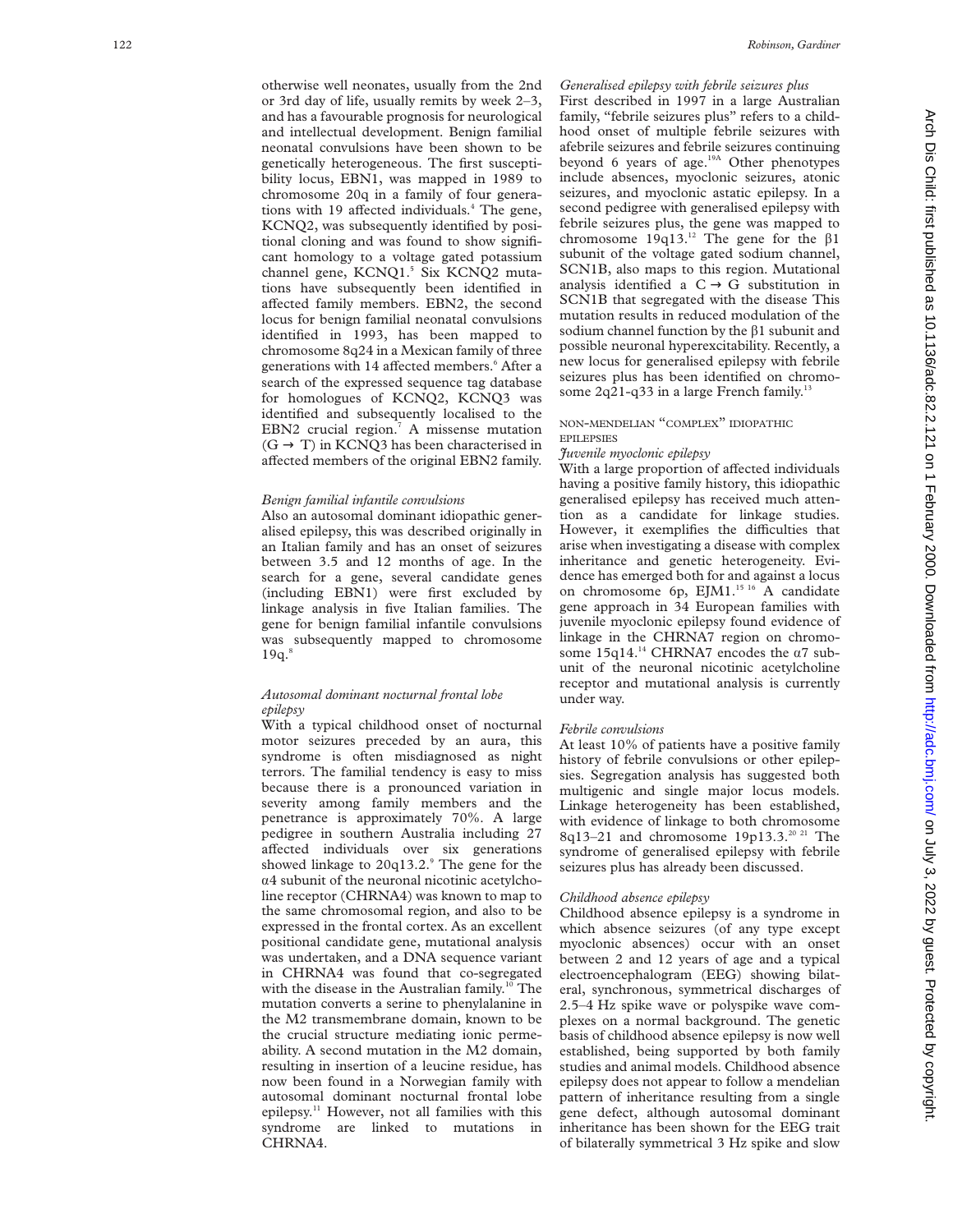wave complexes.<sup>22</sup> The phenotype of childhood absence epilepsy and tonic–clonic seizures with EEG 3–4 Hz spike and multispike slow wave complexes in a large Indian family has now been linked to chromosome 8q24.<sup>1</sup>

Six single locus mouse models for human spike wave epilepsy have been characterised. Disease causing mutations have now been described for five of the mutants. The tottering, lethargic, and stargazer genes encode voltage gated calcium channel subunits, the slow wave epilepsy mutant involves the  $Na^{\dagger}/H^{\dagger}$ exchanger gene, and the mocha gene encodes an adapter related protein  $\delta$  subunit gene.<sup>23−27</sup> The homologous genes in humans provide some excellent candidates for a positional candidate approach to childhood absence epilepsy.

## *Juvenile absence epilepsy*

Juvenile absence epilepsy has an onset between 12 and 26 years, with a lower seizure frequency than childhood absence epilepsy and a more common association with generalised tonic– clonic seizures. Familial clustering of juvenile absence epilepsy with childhood absence epilepsy, juvenile myoclonic epilepsy, and epilepsy with generalised tonic–clonic seizures on awakening suggests a shared genetic predisposition of these idiopathic generalised epilepsies. Allelic association of juvenile absence epilepsy with a glutamate receptor gene (GRIK1) polymorphism has been demonstrated in 20 families.<sup>18</sup>

## BENIGN EPILEPSY WITH CENTEROTEMPORAL SPIKES

This syndrome, also known as benign rolandic epilepsy, is the most common idiopathic epilepsy syndrome in childhood. A study of 22 families with benign epilepsy with centerotemporal spikes found evidence of linkage to chromosome 15q14 with genetic heterogeneity.<sup>19</sup> The same chromosomal area has been linked to juvenile myoclonic epilepsy (see above).

## **Symptomatic epilepsies**

PROGRESSIVE MYOCLONIC EPILEPSIES Progressive myoclonic epilepsies account for about 1% of all epilepsies occurring in childhood and adolescence. They are characterised by evolving myoclonias, seizures (myoclonic, tonic–clonic, and partial) and neurological deterioration involving cerebellar and higher neurological function.

### *Mendelian progressive myoclonic epilepsies*

- (1) *Unverricht–Lundborg disease* (Baltic myo-
- clonus, Mediterranean myoclonus) is an

*Table 2 Genes implicated in neuronal ceroid lipofuscinoses (NCL)*

| NCL type                         | Inheritance | Gene location | Gene             | Gene product                             | References |
|----------------------------------|-------------|---------------|------------------|------------------------------------------|------------|
| Infantile                        | AR          | 1p32          | CLN1             | Palmitoyl protein thioesterase (PPT)     | 33         |
| Classic late infantile           | AR          | 11p15         | CLN <sub>2</sub> | Lysosomal pepstatin insensitive protease | 34         |
| Finnish late infantile           | AR          | $13q21 - 32$  | CLN5             | Novel membrane protein                   | 35         |
| Variant late infantile           | AR          | $15q21 - 23$  | CLN <sub>6</sub> | Unknown                                  | 36         |
| Turkish variant late infantile   | AR          | Unassigned    | CLN7             | Unknown                                  | 37         |
| Late infantile with GRODs        | AR          | 1p32          | CLN1             | <b>PPT</b>                               | 38         |
| <b>Iuvenile</b>                  | AR          | 16p12         | CLN3             | Novel membrane protein                   | 39         |
| Variant juvenile with GRODs      | AR          | 1p32          | CLN1             | <b>PPT</b>                               | 40         |
| Progressive epilepsy with mental |             |               |                  |                                          |            |
| retardation                      | AR          | 8p23          | CLN <sub>8</sub> | Novel membrane protein                   | 41         |

GROD, granular osmiophilic deposits.

autosomal recessive progressive myoclonic epilepsy with a high prevalence in Finland (one in 20 000 births), which has been mapped to chromosome 21q22.3.<sup>28</sup> The gene, CSTB (or EPM2), was identified by a positional cloning approach, and encodes cystatin B, a cysteine protease inhibitor.<sup>29</sup> About 14% of patients have mutations within the coding region of the gene. An unstable repeat expansion of 12 base pairs in the 5' untranslated region is found in most cases.30 Instead of the normal two to three copies, more than 60 repeats are found in the mutant alleles, resulting in disrupted transcription and reduced amounts of cystatin B mRNA. In mice with myoclonic seizures and ataxia, in which the cystatin B gene has been knocked out, there appears to be a link between reduced cystatin B and apoptotic cerebellar cell death.<sup>31</sup>

- (2) *The neuronal ceroid lipofuscinoses* are a group of at least 10 neurodegenerative disorders characterised by the accumulation of autofluorescent lipopigment in neurons and other cell types. All the childhood onset types exhibit autosomal recessive inheritance. They are the most common cause of childhood neurodegenerative disease and are all characterised by seizures and progressive cognitive, motor, and visual deterioration. The subtypes exhibit differing age of onset, clinical course, and histological features, with the most common form being juvenile neuronal ceroid lipofuscinosis. Six genes have been mapped and four cloned, with at least two more to be identified (table 2). $32-41$
- (3) *Lafora disease* is diagnosed by the presence of characteristic polyglucosan inclusions (Lafora bodies) on skin biopsy. This autosomal recessive progressive myoclonic epilepsy is characterised by an onset in adolescence with a rapid neurological and cognitive decline towards death. After mapping of the disease locus to 6q24, the gene, EPM2A, was identified by a positional cloning approach.<sup>42</sup> This encodes laforin, a protein tyrosine phosphatase that regulates intracellular concentrations of phosphotyrosine.

## *Non-mendelian "complex" progressive myoclonic epilepsies*

Myoclonic epilepsy and ragged red fibres (MERRF) is a mitochondrial disorder that is diagnosed histologically by the presence of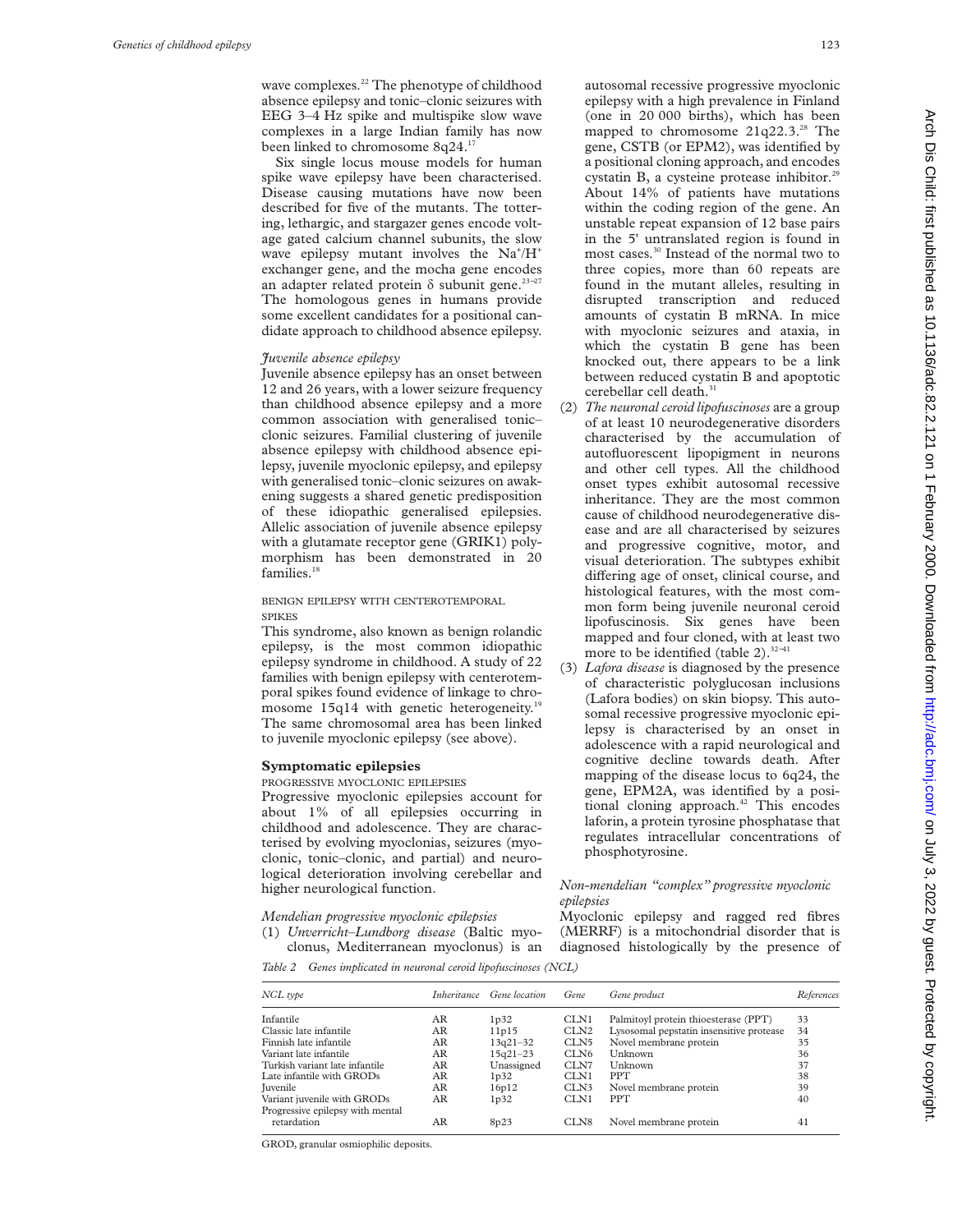ragged red fibres (subsarcolemmal accumulation of mitochondria) on skeletal muscle biopsy. Dementia and sensory symptoms, particularly deafness, can occur several years before the onset of seizures, myoclonus, and ataxia. A study of the mitochondrial DNA of four patients with this syndrome from three di Verent families found a heteroplasmic  $A \rightarrow G$  mutation (varying proportions of mutant DNA between individuals) in position 8344.43 This mutation, as well as a second mutation found in the same gene, causes premature termination of translation of mitochondrial mRNAs, reduced polypeptide synthesis, and reduced activity of respiratory chain complexes I and IV in skeletal muscle.<sup>44 45</sup>

#### **Discussion**

Most progress has been made in the analysis of mendelian epilepsies, which are more susceptible to the powerful gene cloning approaches developed in the past decade. This has allowed new classifications based on molecular genetics and has led to new DNA based diagnostics. However, these account for a very small proportion of children with epilepsy and the therapeutic impact is limited at present. The major challenge in the future is the identification of susceptibility genes for the common familial epilepsies, such as childhood absence and juvenile myoclonic epilepsy. The confounding factors are not inconsiderable. What exactly is the relation between a particular combination of genes (the genotype) and an epilepsy syndrome (the phenotype)? Can a particular phenotype arise from more than one genotype (genetic heterogeneity), and can the same genotype be expressed differently among family members (genetic variability). How many susceptibility genes are there, how important is the contribution of any single gene, and what role do environmental factors play? Recent successes in complex diseases such as insulin dependent diabetes mellitus and Alzheimer's disease demonstrate that the problems are not intractable. These projects require hundreds of families to reveal small genetic contributions to the disease, and cooperation among clinicians and molecular geneticists is essential. Progress in sequencing the human genome together with the identification of common DNA sequence variations between individuals will make an important contribution. As in other complex diseases, knowledge of the genetic basis of the rare forms of epilepsy certainly provide insights into the causes of the common familial epilepsies. Ultimately, success will provide a greater understanding of the physiological defect underlying a particular epilepsy, such as disruption of ion channel function, which should result in improved diagnosis and the development of new targets for antiepileptic drugs.

It is probably not too fanciful to suggest that within the next decade the molecular basis of the common familial idiopathic epilepsies will be understood and that a revolution in the management of childhood epilepsy will ensue. DNA from a buccal swab will be analysed using a microarray (chip) designed to test for

common mutations in, say, 50 ion channel genes. A precise molecular diagnosis will be made and an antiepilepsy drug prescribed that will be designed specifically for the particular electrophysiological dysfunction present. The EEG might become a redundant investigation, albeit of historical interest.

- 1 Annegers JF, Rocca WA, Hauser WA. Causes of epilepsy: contributions of the Rochester epidemiology project. *Mayo Clin Proc* 1996;**71**:570–5.
- 2 Bate L, Gardiner RM. Genetics of inherited epilepsies. *Epi-leptic Disorders* 1999;**1**:7–19.
- 3 Elmslie FV, Gardiner RM. The epilepsies. In: Rimoin DL, Connor JM, Pyeritz RE, eds. *Emery and Rimoin's principles and practice of medical genetics*, 3rd ed. Edinburgh: Church-ill Livingstone, 1997:2177–96.
- 4 Leppert M, Anderson VE, Quattlebaum T, *et al.* Benign familial neonatal convulsions linked to genetic markers on chromosome 20. *Nature* 1989;**337**:647–8.
- 5 Singh NA, Charlier C, Stauffer D, et al. A novel potassium channel gene, KCNQ2, is mutated in an inherited epilepsy of newborns. *Nat Genet* 1998;**18**:25–9.
- 6 Lewis TB, Leach RJ, Ward K, O'Connell P, Ryan SG. Genetic heterogeneity in benign familial neonatal convulsions: identification of a new locus on chromosome 8q. *Am J Hum Genet* 1993;**53**:670–5.
- 7 Charlier C, Singh NA, Ryan SG, *et al.* A pore mutation in a novel KQT-like potassium channel gene in an idiopathic epilepsy family [see comments]. *Nat Genet* 1998;**18**:53–5.
- 8 Guipponi M, Rivier F, Vigevano F,*et al.* Linkage mapping of benign familial infantile convulsions (BFIC) to chromo-
- some 19q. *Hum Mol Genet* 1997;6:473-7.<br>9 Phillips HA, Scheffer IE, Berkovic SF, Hollway GE, Sutherland GR, Mulley JC. Localization of a gene for autosomal dominant nocturnal frontal lobe epilepsy to chromosome 20q13.2. *Nat Genet* 1995;**10**:117–18.
- 10 Steinlein OK, Mulley JC, Propping P, *et al.* A missense mutation in the neuronal nicotinic acetylcholine receptor alpha 4 subunit is associated with autosomal dominant
- nocturnal frontal lobe epilepsy. *Nat Genet* 1995;**11**:201–3. 11 Steinlein O, Magnusson A, Stoodt J, *et al.* An insertion mutation of the CHRNA4 gene in a family with autosomal dominant nocturnal frontal lobe epilepsy. *Hum Mol Genet* 1997; **6**:943–7.
- 12 Wallace R, Wang D, Singh R, *et al.* Febrile seizures and generalized epilepsy associated with a mutation in Na+-channel beta1 subunit gene SCN1B. *Nat Genet* 1998; **19**:366–70.
- 13 Baulac S, Gourfinkel-An I, Picard F,*et al*. A second locus for familial generalized epilepsy with febrile seizures plus maps to chromosome 2q21-q33. *Am J Hum Genet* 1999;**65** : 1078–85.
- 14 Elmslie FV, Rees M, Williamson MP, *et al*. Genetic mapping of a major susceptibility locus for juvenile myoclonic epilepsy on chromosome 15q. *Hum Mol Genet* 1997; **6** : 1329–34.
- 15 Greenberg DA, Delgado-Escueta AV, Widelitz H, *et al.* Juvenile myoclonic epilepsy may be linked to the BF and HLA loci on human chromosome 6. *Am J Med Genet* 1988;**31**:185–92.
- 16 Elmslie FV, Williamson MP, Rees M, *et al.* Linkage analysis of juvenile myoclonic epilepsy and microsatellite loci span-ning 61 cM of human chromosome 6p in 19 nuclear pedigrees provides no evidence for a susceptibility locus in this region. *Am J Hum Genet* 1996;**59**:653–63.
- 17 Fong GC, Shah PU, Gee MN, *et al.* Childhood absence epilepsy with tonic-clonic seizures and electroencephalogram 3–4-Hz spike and multispike-slow wave complexes: linkage to chromosome 8q24. *Am J Hum Genet* 1998;**63**:1117–29.
- 18 Sander T, Hildmann T, Kretz R, *et al.* Allelic association of juvenile absence epilepsy with a GluR5 kainate receptor gene (GRIK1) polymorphism. *Am J Med Genet* 1997;**74** : 416–21.
- 19 Neubauer BA, Fiedler B, Himmelein B, *et al.* Centerotemporal spikes in families with rolandic epilepsy: linkage to chromosome 15q14. *Neurology* 1998;**51**:1608–12.
- 19A Scheffer IE, Berkovic SF. Generalized epilepsy with febrile seizures plus. A genetic disorder with heterogeneous clini-
- cal phenotypes. *Brain* 1997;**120**:479–90. 20 Wallace RH, Berkovic SF, Howell RA, Sutherland GR, Mulley JC. Suggestion of a major gene for familial febrile convulsions mapping to 8q13–21. *J Med Genet* 1996;**33** : 308–12.
- 21 Johnson EW, Dubovsky J, Rich SS, *et al.* Evidence for a novel gene for familial febrile convulsions, FEB2, linked to chromosome 19p in an extended family from the midwest. *Hum Mol Genet* 1998; **7**:63–7.
- 22 Metrakos K, Metrakos JD. Genetics of convulsive disorders II. Genetic and electroencephalographic studies in centren-cephalic epilepsy. *Neurology* 1961;**11**:474–83. 23 Fletcher CF, Lutz CM, O'Sullivan TN, *et al*. Absence
- epilepsy in tottering mutant mice is associated with calcium channel defects. *Cell* 1996;**87**:607–17.
- 24 Burgess DL, Jones JM, Meisler MH, Noebels JL. Mutation<br>of the Ca<sup>2+</sup> channel B subunit gene Cchh4 is associated of the Ca<sup>2+</sup> channel  $\beta$  subunit gene Cchb4 is associated with ataxia and seizures in the lethargic (lh) mouse. *Cell* 1997;**88**:385–92.